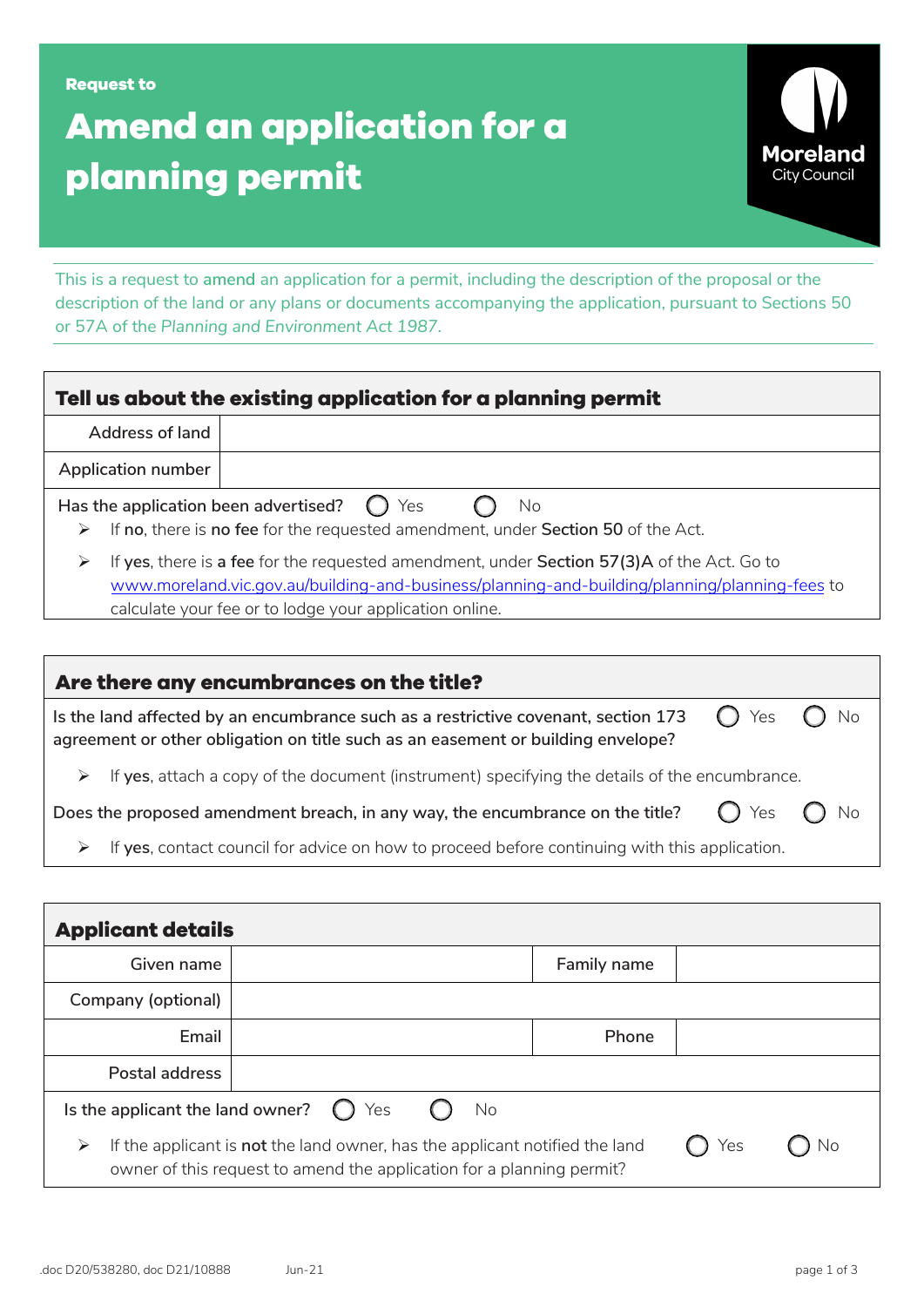#### **Description of the amendment(s)**

List all individual changes.

| <b>Submission checklist</b> |                                                                                                                                                   |  |  |  |
|-----------------------------|---------------------------------------------------------------------------------------------------------------------------------------------------|--|--|--|
| ĮUJ.                        | Ensure you have attached the following:                                                                                                           |  |  |  |
|                             | A copy of the document (instrument) specifying the details of any encumbrance (as relevant).                                                      |  |  |  |
|                             | A copy of the plans with all amendments clearly indicated.                                                                                        |  |  |  |
|                             | Payment: see www.moreland.vic.gov.au/building-and-business/planning-and-building/<br>planning/planning-fees for fees required or to lodge online. |  |  |  |

### **Signature and declaration**

I declare that all the information in this request is true and correct; both through the description of the amendments on this form and the highlighting of all amendments on the attached plans; that there are no other amendments to the plans which have not been described and highlighted and that the owner(s) (if not myself) has been notified of this request for an amendment to the application for a planning permit.

| Signature |      |  |
|-----------|------|--|
| Name      | Date |  |